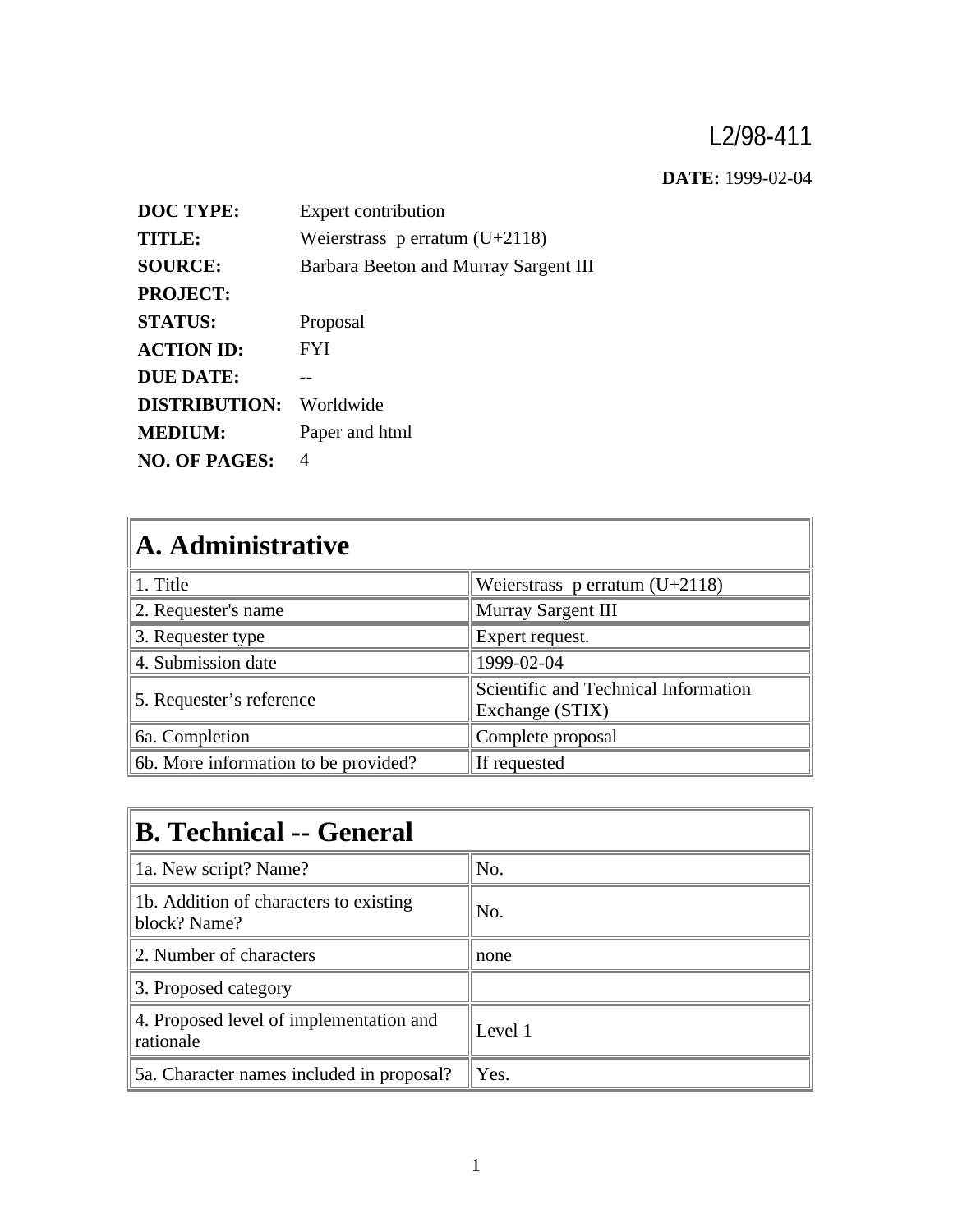| 5b. Character names in accordance with<br>guidelines?                                                                                      | Yes.                                     |  |
|--------------------------------------------------------------------------------------------------------------------------------------------|------------------------------------------|--|
| 5c. Character shapes reviewable?                                                                                                           |                                          |  |
| 6a. Who will provide computerized font?                                                                                                    | None needed                              |  |
| 6b. Font currently available?                                                                                                              | None needed                              |  |
| 6c. Font format?                                                                                                                           | na                                       |  |
| 7a. Are references (to other character sets,<br>dictionaries, descriptive texts, etc.)<br>provided?                                        | Yes.                                     |  |
| 7b. Are published examples (such as<br>samples from newspapers, magazines, or<br>other sources) of use of proposed characters<br>attached? | U+2118 is correct for Weierstrass symbol |  |
| 8. Does the proposal address other aspects<br>of character data processing?                                                                | No                                       |  |

| <b>C. Technical -- Justification</b>                   |                                                                                                                                                                                                                                                                                   |  |
|--------------------------------------------------------|-----------------------------------------------------------------------------------------------------------------------------------------------------------------------------------------------------------------------------------------------------------------------------------|--|
| 1. Contact with the user community?                    | Yes. Barbara Beeton, Murray Sargent III                                                                                                                                                                                                                                           |  |
| 2. Information on the user community?                  | Professional mathematicians, physicists,<br>astronomers, engineers, and other scientific<br>and technical researchers.                                                                                                                                                            |  |
| 3a. The context of use for the proposed<br>characters? | Used in publication of research<br>mathematics and other hard sciences.                                                                                                                                                                                                           |  |
| 3b. Reference                                          |                                                                                                                                                                                                                                                                                   |  |
| 4a. Proposed characters in current use?                | Yes.                                                                                                                                                                                                                                                                              |  |
| 4b. Where?                                             | Worldwide, by scientific and technical<br>publishers.                                                                                                                                                                                                                             |  |
| 5a. Characters should be encoded entirely<br>in BMP?   | Yes.                                                                                                                                                                                                                                                                              |  |
| 5b. Rationale                                          | Accurate publication of mathematical and<br>scientific research on the Web is impossible.<br>without a comprehensive and accurate<br>collection of symbols including various<br>alphabetic variants in common use.<br>Allocation in the BMP is in accordance<br>with the Roadmap. |  |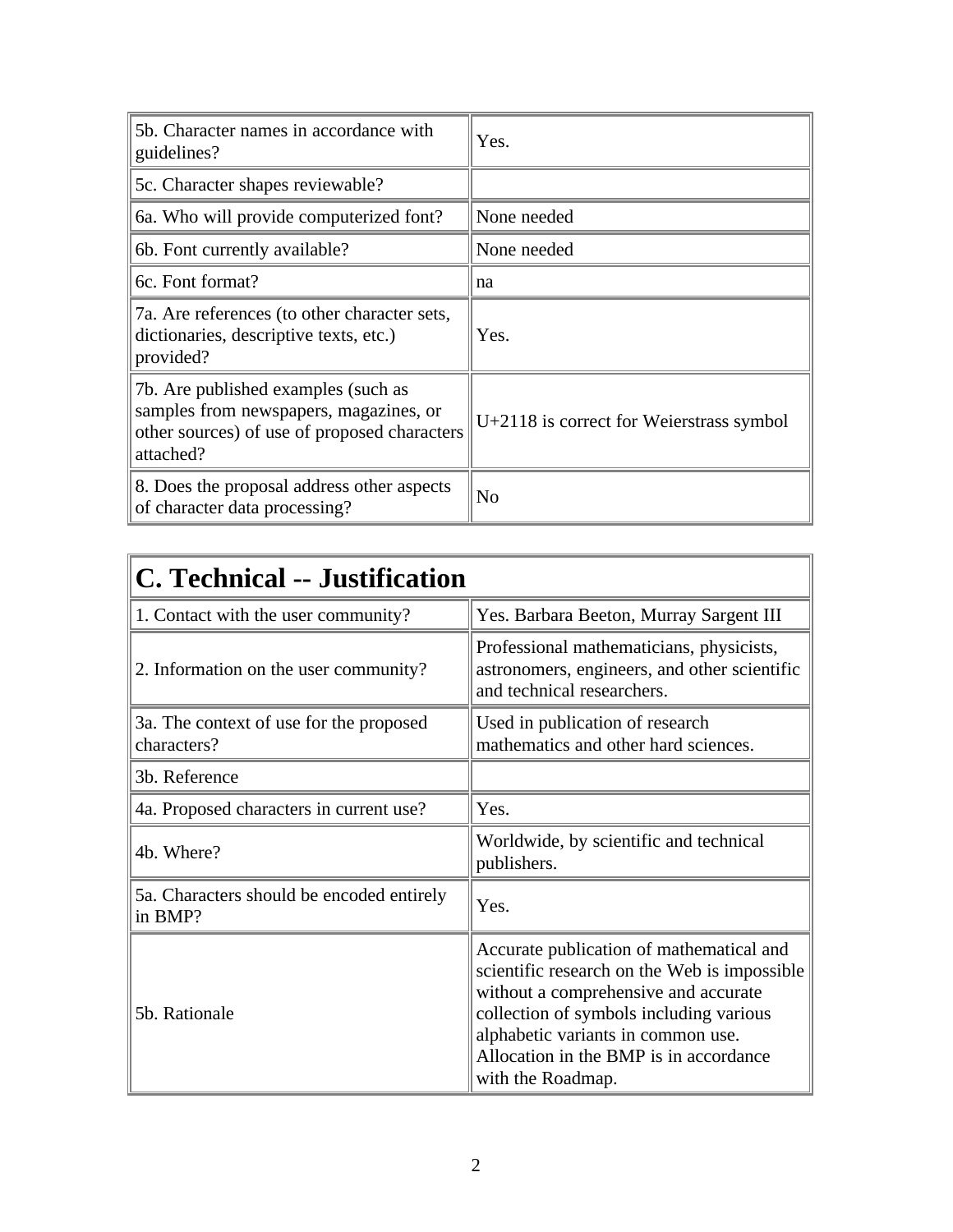| 6. Should characters be kept in a<br>continuous range?                                                                | Yes            |
|-----------------------------------------------------------------------------------------------------------------------|----------------|
| 7a. Can the characters be considered a<br>presentation form of an existing character<br>or character sequence?        | N <sub>O</sub> |
| 7b. Where?                                                                                                            |                |
| 7c. Reference                                                                                                         |                |
| 8a. Can any of the characters be considered<br>to be similar (in appearance or function) to<br>an existing character? | N <sub>0</sub> |
| 8b. Where?                                                                                                            |                |
| 8c. Reference                                                                                                         |                |
| 9a. Combining characters or use of<br>composite sequences included?                                                   | Yes            |
| 9b. List of composite sequences and their<br>corresponding glyph images provided?                                     | na             |
| 10. Characters with any special properties<br>such as control function, etc. included?                                | N <sub>o</sub> |

## **D. SC2/WG2 Administrative**

To be completed by SC2/WG2

| 1. Relevant SC 2/WG 2 document numbers:                                       |  |
|-------------------------------------------------------------------------------|--|
| 2. Status (list of meeting number and<br>corresponding action or disposition) |  |
| 3. Additional contact to user communities,<br>liaison organizations etc.      |  |
| 4. Assigned category and assigned<br>priority/time frame                      |  |
| <b>Other Comments</b>                                                         |  |